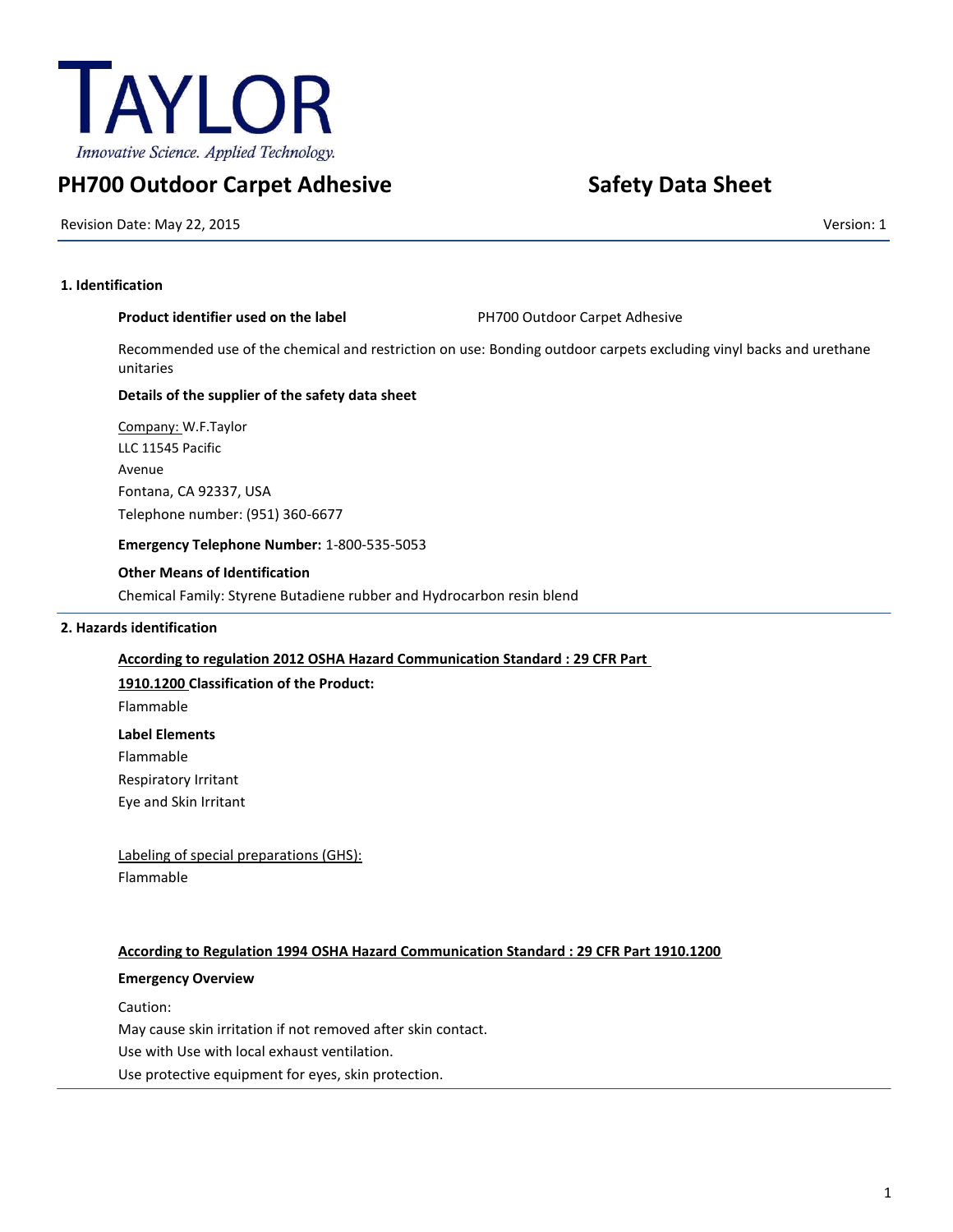#### **3. Composition / Information on Ingredients**

#### **According to Regulation 1994 OSHA Hazard Communication Standard : 29 CFR Part 1910.1200**

This product does not contain any components classified as hazardous under the referenced regulation.

#### **According to Regulation 1994 OSHA Hazard Communication Standard : 29 CFR Part 1910.1200**

| <b>CAS Number</b> | Content   | <b>Chemical Name</b> |
|-------------------|-----------|----------------------|
| Mixture           | $20 - 40$ | Lactol Spirits       |
| $26471 - 45 - 4$  | $5 - 10$  | <b>SBR</b>           |
| $64741 - 96 - 4$  | $1 - 5$   | Petroleum Distillate |
| Proprietary       | $20 - 30$ | HC resin             |
| $1332 - 58 - 7$   | $20 - 30$ | Kaolin Clay          |
| $1317 - 65 - 3$   | $20 - 30$ | Calcium carbonate    |

#### **4. First Aid Measures**

| <b>Description of First Aid measures</b> |                                                                                                                          |
|------------------------------------------|--------------------------------------------------------------------------------------------------------------------------|
| First-aid measures general:              | Remove material from contact immediately and apply<br>recom-mended first-aid procedure.                                  |
| First-aid measures after inhalation:     | Remove individual to fresh air. Administer oxygen if necessary.<br>Seek medical attention.                               |
| First-aid measures after skin contact:   | Remove from skin and wash with mild soap and water. If<br>irrita-tion persists, seek medical attention.                  |
| First-aid measures after eye contact:    | Open eyelids and flush with running water for at least 15-20<br>minutes. If irritation persists, seek medical attention. |
| First-aid measures after ingestion:      | Seek medical attention immediately. Do not induce<br>vomiting. This might cause chemical pneumonitis.                    |

# **Most important symptoms and effects, both acute and delayed**

Acute: May cause headache, skin rash, and central nervous system depression.

Delayed/Chronic: May cause narcosis, unconsciousness from inhalation. May cause dermatitis from chronic skin contact.

### **Indication of any immediate medical attention and special treatment needed**

Note to physician

Treatment: Symptomatic treatment

# **5. Fire-Fighting Measures**

#### **Extinguishing Media**

Carbon dioxide, foam, dry chemicals

#### **Special hazards arising from the substance or mixture**

Do not expose to excessive heat, open flames or sparks. Turn off all pilot lights. Advice for fire-fighters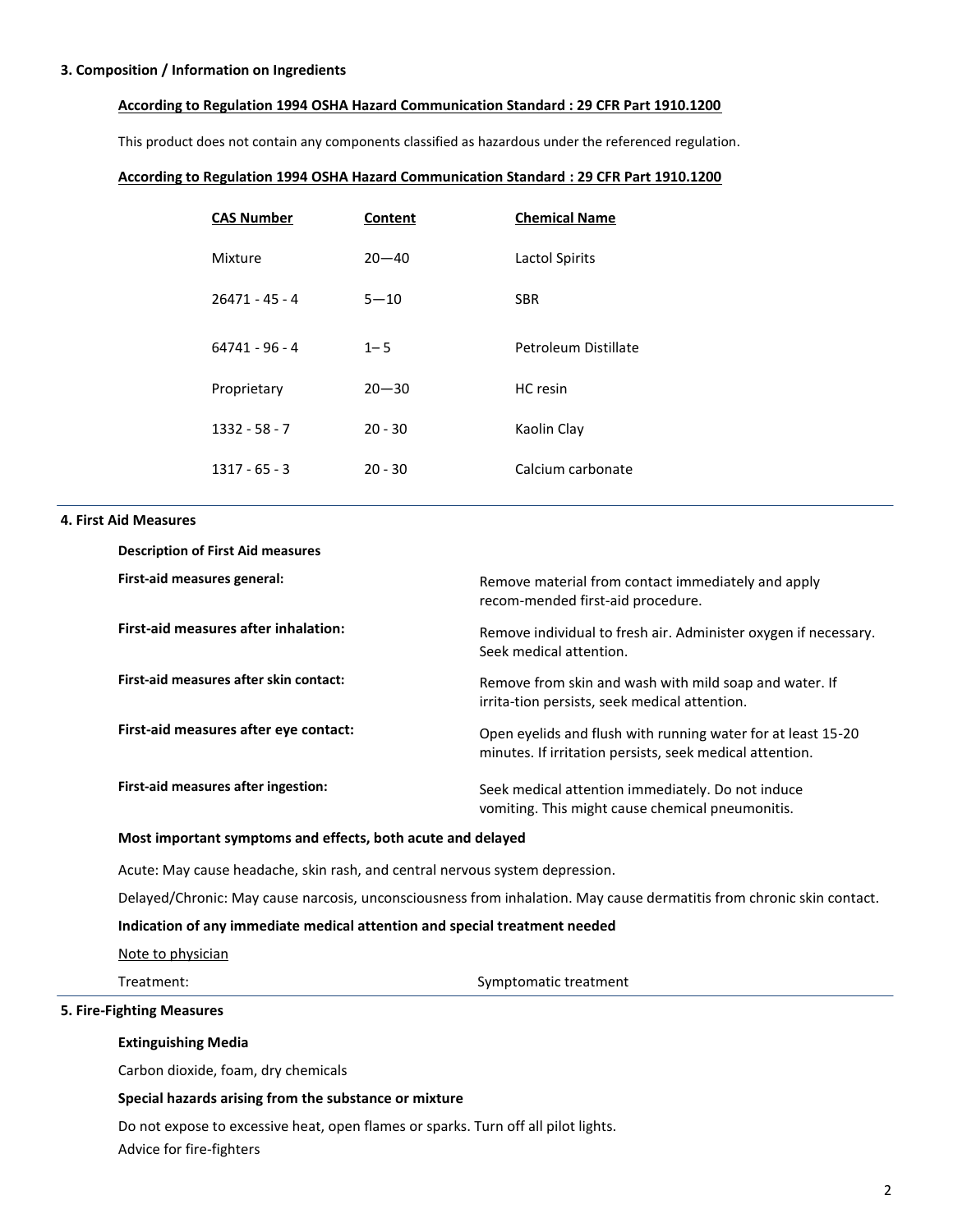Water may spread burning liquid. Avoid direct stream of water. Use water spray only to cool containers exposed to flames. Do not enter closed or confined work area without proper protective equipment. Use self contained breathing apparatus and turn out gear. If leak or spill has not ignited, use water fog to disperse vapors.

#### **Further Information:**

Dispose fire debris and contaminated clothing in accordance with official regulations.

#### **6. Accidental release measures**

#### Further accidental release measures:

Fire and slippage hazard. Eliminate sources of ignition including electrical switches and motors, pilot lights, etc. Evacuate area and report incident immediately.

#### **Personal precautions, protective equipment and emergency procedures**

Use protective equipment when handling spills. Avoid contact with skin, eyes, inhalation or vapors.

#### **Environmental Precautions**

Dike and contain the area. Block all natural waterways entry during spill.

#### **Methods and material for containment and cleaning up**

Use absorbents (clay, sand) to remove large volume of material. Scrape residual amount and place in closed DOT ap-proved containers for disposal.

#### **7. Handling and Storage**

#### **Precautions for Safe Handling**

Always use protective equipment when handling material to avoid direct contact.

#### **Conditions for safe storage, including any incompatibilities**

Product is flammable. Keep away from sources of ignition. Protect against physical damage. Store in a cool, dry place.

#### **8. Exposure Control/ Personal Protection**

| Advice on system design:                    | Maintain proper ventilation. Keep away from sources of ignition.<br>Avoid skin and eye contact. Use local exhaust. Do not use closed<br>air circulating system. Open doors and windows if necessary. |
|---------------------------------------------|------------------------------------------------------------------------------------------------------------------------------------------------------------------------------------------------------|
| Personal protective equipment:              |                                                                                                                                                                                                      |
| <b>Respiratory protection:</b>              | NIOSH respirator                                                                                                                                                                                     |
| <b>Skin protection:</b>                     | Chemical resistant gloves                                                                                                                                                                            |
| Eye protection:                             | Safety glasses, goggles, or face shield if needed                                                                                                                                                    |
| General safety and hygiene safety measures: | Always wash hands after use. Remove contaminated clothing to<br>avoid constant contact with skin. Launder contaminate clothing<br>before re-use.                                                     |
| 9. Physical and Chemical Properties         |                                                                                                                                                                                                      |
| Form:                                       | Medium Viscosity paste                                                                                                                                                                               |
| Odor:                                       | Solvent                                                                                                                                                                                              |
| <b>Odor threshold:</b>                      | No Data                                                                                                                                                                                              |
|                                             |                                                                                                                                                                                                      |

**Color:** Tan to amber

**pH value:** Not applicable

**Melting point:** Not applicable

**Boiling point:** 195—205 degrees F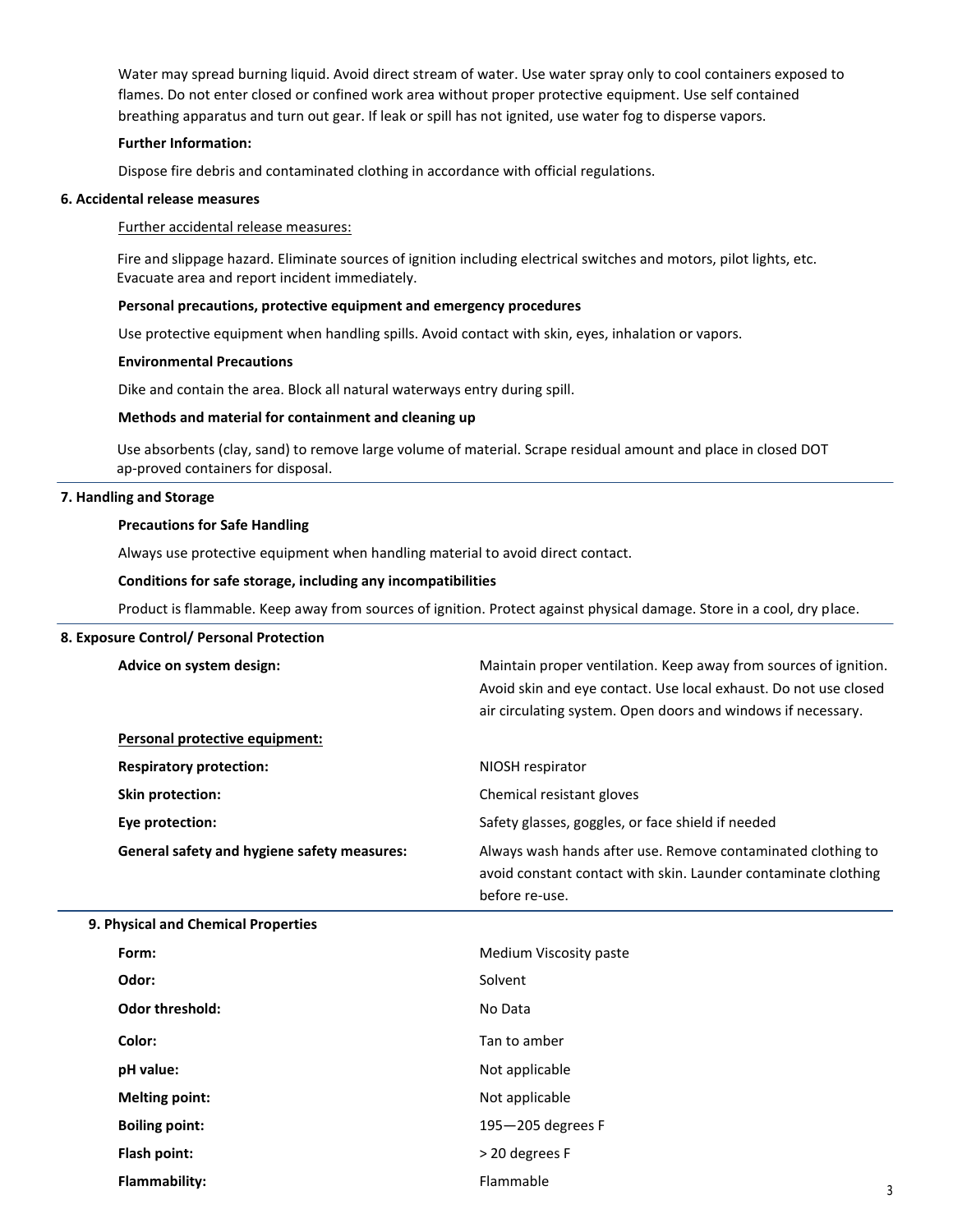| Lower explosion:                                 | No data                     |
|--------------------------------------------------|-----------------------------|
| <b>Upper explosion:</b>                          | No data                     |
| Vapor pressure:                                  | Not determined              |
| Density:                                         | 9.61 - 9.87 lbs. per gallon |
| <b>Relative density:</b>                         | 1.15 - 1.18 grams / cm3     |
| Vapor density:                                   | >1                          |
| Partition Coefficient n-octanol/water (log Pow): | No data                     |
| Self-ignition temperature:                       | > 550 degrees F             |
| Viscosity, dynamic:                              | 120,000-136,000cps          |
| <b>Solubility in water:</b>                      | Not soluble                 |
| <b>Miscibility in water:</b>                     | Not miscible                |
| <b>Evaporation rate:</b>                         | Not determined              |
| VOC, g/I less water, less exempt solvents        | 346                         |
| 10. Stability and Reactivity                     |                             |
| <b>Reactivity:</b>                               |                             |
| Stable                                           |                             |
| <b>Chemical stability:</b>                       |                             |
| None known                                       |                             |
| <b>Possibility of hazardous reactions:</b>       |                             |
| Stable                                           |                             |
| <b>Conditions to avoid:</b>                      |                             |
| Flammable. Avoid sources of ignition.            |                             |

**Incompatible materials:**

None known

# **Hazardous decomposition products:**

Oxides of carbon, water and organic compounds of unknown structures. Do not breathe smoke or fumes.

# **11. Toxicological Information**

# **Primary routes of exposure:**

Respiratory, eyes, skin. Ingestion is not likely but might cause gastric disturbances.

| <b>Acute Toxicity / Effects</b> |                                                                                                         |
|---------------------------------|---------------------------------------------------------------------------------------------------------|
| Acute toxicity:                 | May cause headache, skin rash, central nervous system depres-                                           |
|                                 | sion.                                                                                                   |
| <b>Chronic Toxicity Effects</b> |                                                                                                         |
| Repeated dose toxicity:         | May cause narcosis, unconsciousness from inhalation. May<br>cause dermatitis from chronic skin contact. |
| Genetic toxicity:               | No data available                                                                                       |
| Carcinogenicity:                | No data available                                                                                       |
| Reproductive toxicity:          | Contains toluene known to the state of CA to cause reproduc-<br>tive harm                               |
| Teratogenicity:                 | No data available                                                                                       |